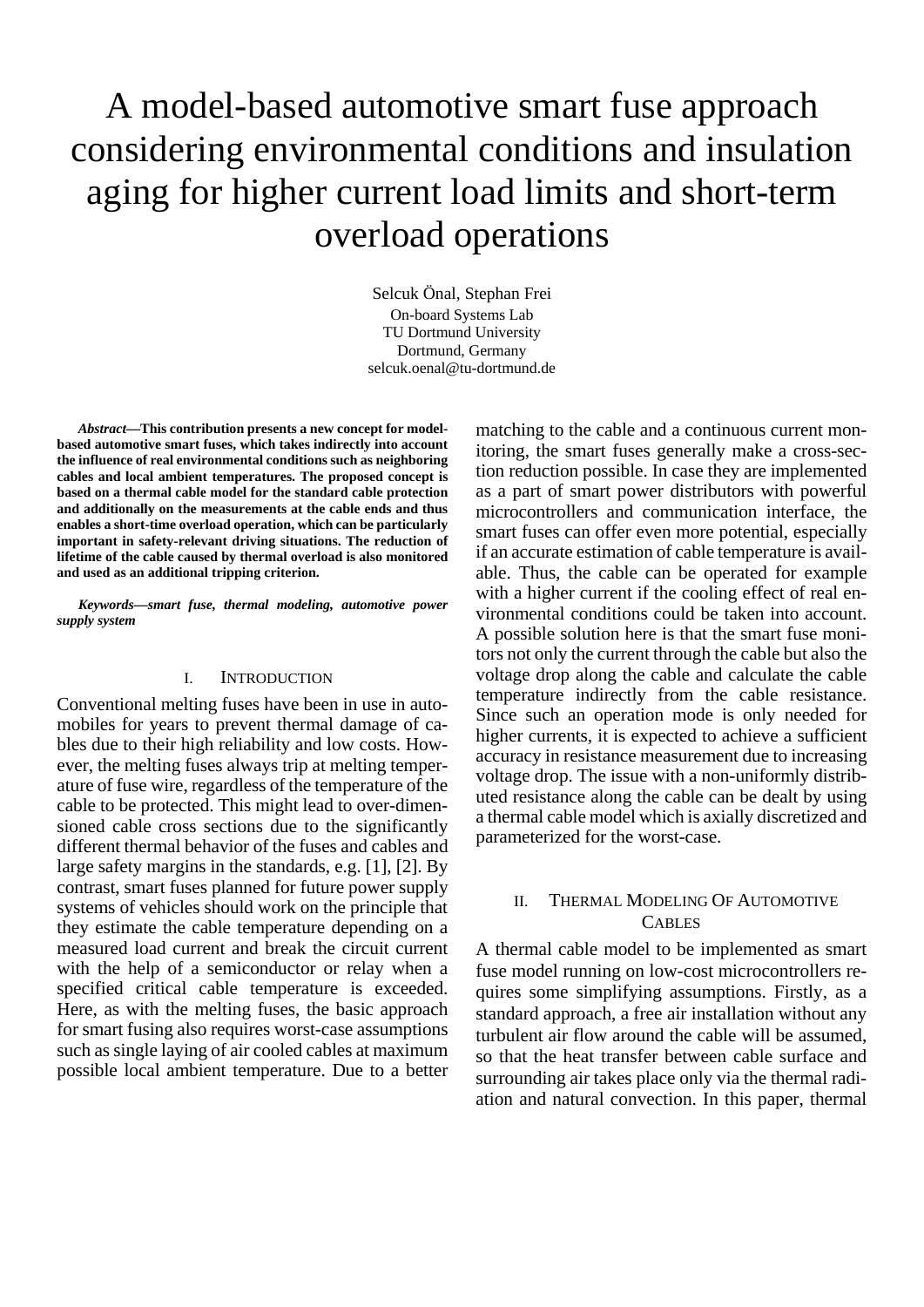equivalent circuit models for cables will be used which are easily parameterizable via physical cable properties and easily extendable by connectors, additional conductors or insulation layers e.g. for high voltage shielded cables [3].

# *A. Thermal Equivalent Circuit for Radial Heat Flow*

Assuming a long cable with length  $l \gg d_i$  ( $d_i$ : outer diameter of insulation) and connections at both cable ends do not affect the temperature in the cable, the thermal behavior of the single core unshielded cable can be modelled via a simple thermal equivalent circuit with lumped elements as shown in Fig. 1. The model describes only the radial heat flow from the conductor up to the cable surface to surrounding air environment, which means the cable length has no impact on the thermal behavior. In this case per unit length (p.u.l.) parameters can be formulated with an apostrophe (′) character.



Fig. 1. The thermal circuit model of single core unshielded cables for radial heat flow

In Fig. 1 the heat source  $P_e'$  represents the power loss p.u.l.,  $P_e' = P_e / l$  and is calculated by  $I^2 \cdot R_c' (T_c)$  via the electrical current  $I$  and the temperature dependent p.u.l. conductor resistance  $R_c'$  which is given in equation 1. Here,  $T_c$  is the conductor temperature,  $R_0'$  is the electrical conductor resistance per meter at the temperature  $T_0$  (e.g. 20 ° C) and  $\alpha_T$  is the linear temperature coefficient of the conductor material (e.g. 3,93e- $3$  [1/K] for copper).

$$
R_c' = R_0' (1 + \alpha_T (T_c - T_0))
$$
 (1)

The calculation of the thermal capacitances for the conductor  $(C_{c})$  or insulation  $(C_{i})$  takes place for both on the basis of specific heat capacity per cross sectional area ( $c_c'$  and  $c_i'$ ), where  $r_i$  and  $r_c$  are the radius of the conductor and of the insulation.

$$
C_c' = c_c' \pi r_c^2 \tag{2}
$$

$$
C_i' = c_i' \pi (r_i^2 - r_c^2) \tag{3}
$$

Compared to the insulation the thermal resistance of the conductor is extremely small and can therefore be neglected. Thus, only the thermal resistance of the insulation itself and between the insulation and the surrounding air are significant as given in equation 4 and 5. Here,  $R_{\lambda}$ ' considers the heat conduction through the insulation layer, where  $\lambda$  is the thermal conductivity of the insulation, and  $R_{\alpha}$ ' takes into account the heat dissipation to the environment through the natural convection and the radiation.

$$
R_{\lambda}^{\prime} = \frac{\ln(r_i/r_c)}{2\pi\lambda} \tag{4}
$$

$$
R_{\alpha}^{\prime} = \frac{1}{(\alpha_{c+} \alpha_r) 2\pi r_i} \tag{5}
$$

In equation 5, the parameter  $\alpha_r$  is the radiative heat transfer coefficient and calculated using the emission coefficient of the cable surface  $\varepsilon$  (typically 0,95), the Stefan-Boltzmann constant  $\sigma$ , the absolute ambient temperature  $T_a$  and surface temperature  $T_s$  as follows:

$$
\alpha_r = \frac{\varepsilon \sigma (T_s^4 - T_a^4)}{T_s - T_a} \tag{6}
$$

In contrast to the radiation, the calculation of the convective heat transfer coefficient  $\alpha_c$  is more difficult because of the complex nature of the convection. Here, a common approach is the similarity solution for an infinite horizontal cylinder which can be expressed by equation 7, where  $Nu$  is the Nusselt number and  $\lambda_{air}$  is thermal conductivity of air.

$$
\alpha_c = \frac{N u \cdot \lambda_{air}}{\pi r_i} \tag{7}
$$

It must be noted that  $Nu$  and  $\lambda_{air}$  are both depending on the surface and also the surrounding air temperature. For the models in this paper the Nusselt number and all needed physical air constants are calculated according to [5], [6].

## *B. Thermal Equivalent Circuit for Longitudinal Heat Flow*

To take into account the impact of the contacts on the temperature maxima in the cable an extended, axially discretized thermal equivalent circuit, as shown in Fig. 2, can be used. This model consists of several cable segments where each segment is represented by a thermal equivalent circuit as shown in Fig. 1 (a) considering corresponding segment length  $l_{seq}$ . The heat flow between adjoining segments takes place via thermal resistances between the corresponding heat sources. Thus, each segment has a thermal resistance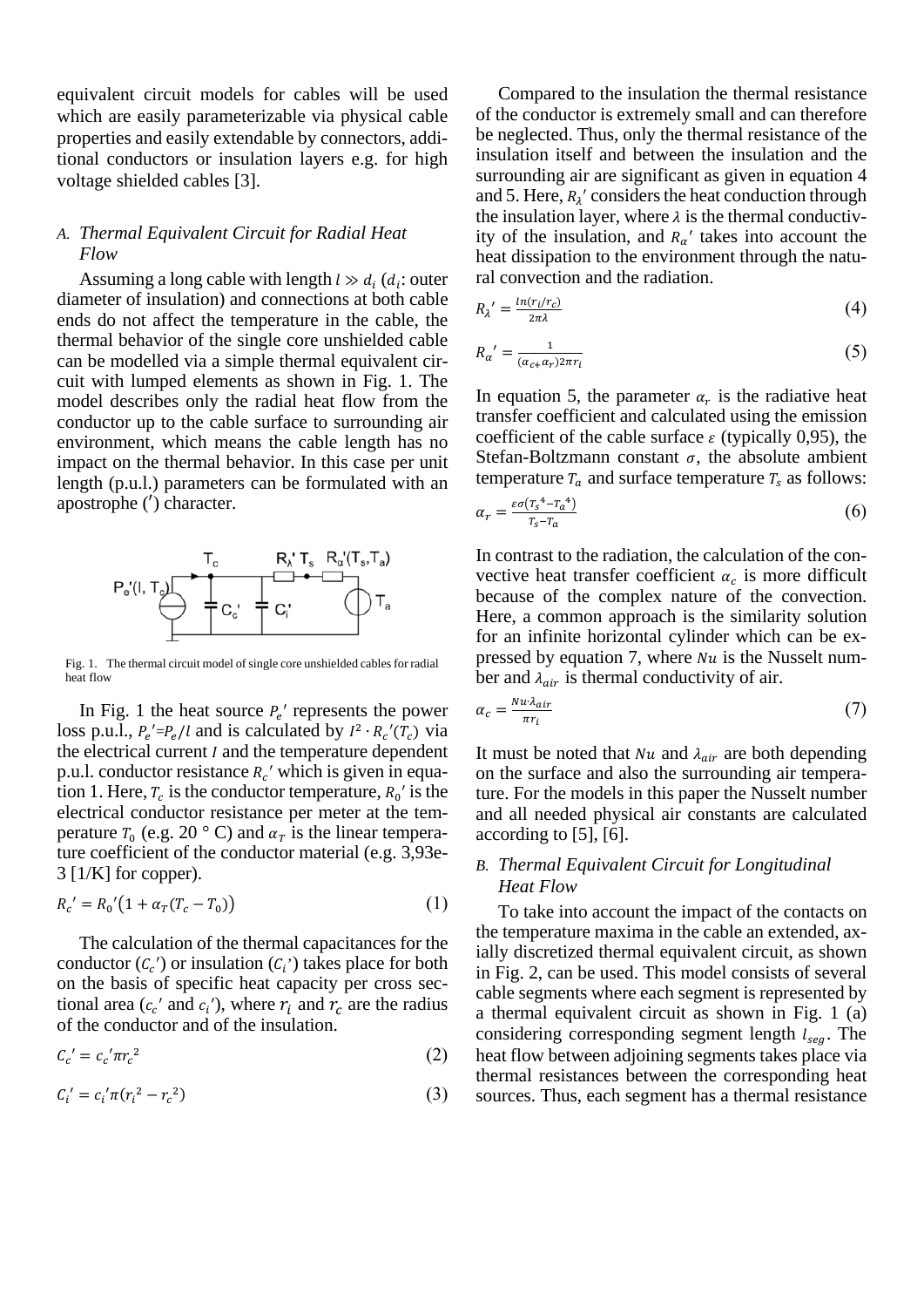on both sides, respectively, which is calculated depending on the corresponding segment length  $l_{\text{sean}}$ as follows:

$$
R_{ax,n} = \frac{l_{seg,n}/2}{\lambda \pi r_c^2} \tag{8}
$$

As depicted in Fig. 2 the cable is terminated at both ends with a temperature source, which considers the boundary condition. This approach is valid as long as the electric power loss through the contacts does not affect the cable temperature significantly. Otherwise, the sources must be replaced by appropriate thermal contact models.



Fig. 2. The circuit model of single core unshielded cables for both radial and longitudinal heat flow

Different ambient temperature zones along the cable can be taken into account via the ambient temperature source of each individual segment, whereby the initial temperatures of the thermal capacitances must be first calculated for stationary case.

### *C. Bundle Installation*

Due to a typical bundle installation, the thermal behavior of a cable can change significantly. The convection and radiation will take place at the bundle surface and the cable can be can be cooled or heated by neighboring cables or other adjoining surfaces. However, in most cases a reduction of the cable temperature can be expected due to strict rules in development of vehicle power nets. In this paper, the bundle installation will be considered by extending the presented thermal models, as shown in Fig. 3. Here it is assumed that none of the neighboring cables is loaded, thus the heat conduction between the cable to be modeled and the bundle surface takes place via only an additional RC thermal network. Furthermore,

a uniform bundle cross-section along the entire cable is assumed and the radiation and convection are considered by increasing the cable diameter. The parameters for the RC-network can be found with the help of a FEM-simulation.



Fig. 3. Simplyflied modeling approach of bundle installation for a cable

In order to consider a sample bundle installation with a diameter of ca. 10 cm the following values will be used, which are given per unit cable length, respectively.

- $\bullet$   $R_1$ ': 2,2,  $R_2$ ': 0.05,  $R_3$ ': 0,94  $\lceil K/W \cdot m \rceil$
- $\bullet$   $C_1$ ': 0.31,  $C_2$ ': 629,  $C_3$ ': 1259 [*J*/*K*/*m*]

This configuration shall only be needed to consider a typical temperature profile of a bundle installation in the simulation and is not included in smart fuse model.

### III. INDIRECT TEMPERATURE MEASUREMENT

Using the temperature dependency of the cable resistance (see equation 1) it is possible to find the cable temperature with only voltage drop and current measurements. However, as the resistance distribution along the cable can typically have a non-uniform distribution due to non-uniform heating, the measured resistance must be corrected in order to find the temperature maxima along the cable, which is primarily dependent on the local ambient and contact temperatures.

# *A. Correction Factor for Resistance Measurement*

The correction factor needed for resistance measurement is described in Fig. 4 (a) by the comparison of the distributed resistance with the measurable resistance for a 1 m, 10  $mm<sup>2</sup>$  cable (PVC, copper) in case of an ambient and contact temperature of 25 °C and a constant load current of 100 A. As can be seen here, the measured resistance (red) must be multiplied with a correction factor  $k$  in order to find the maximum resistance and temperature in the middle of cable.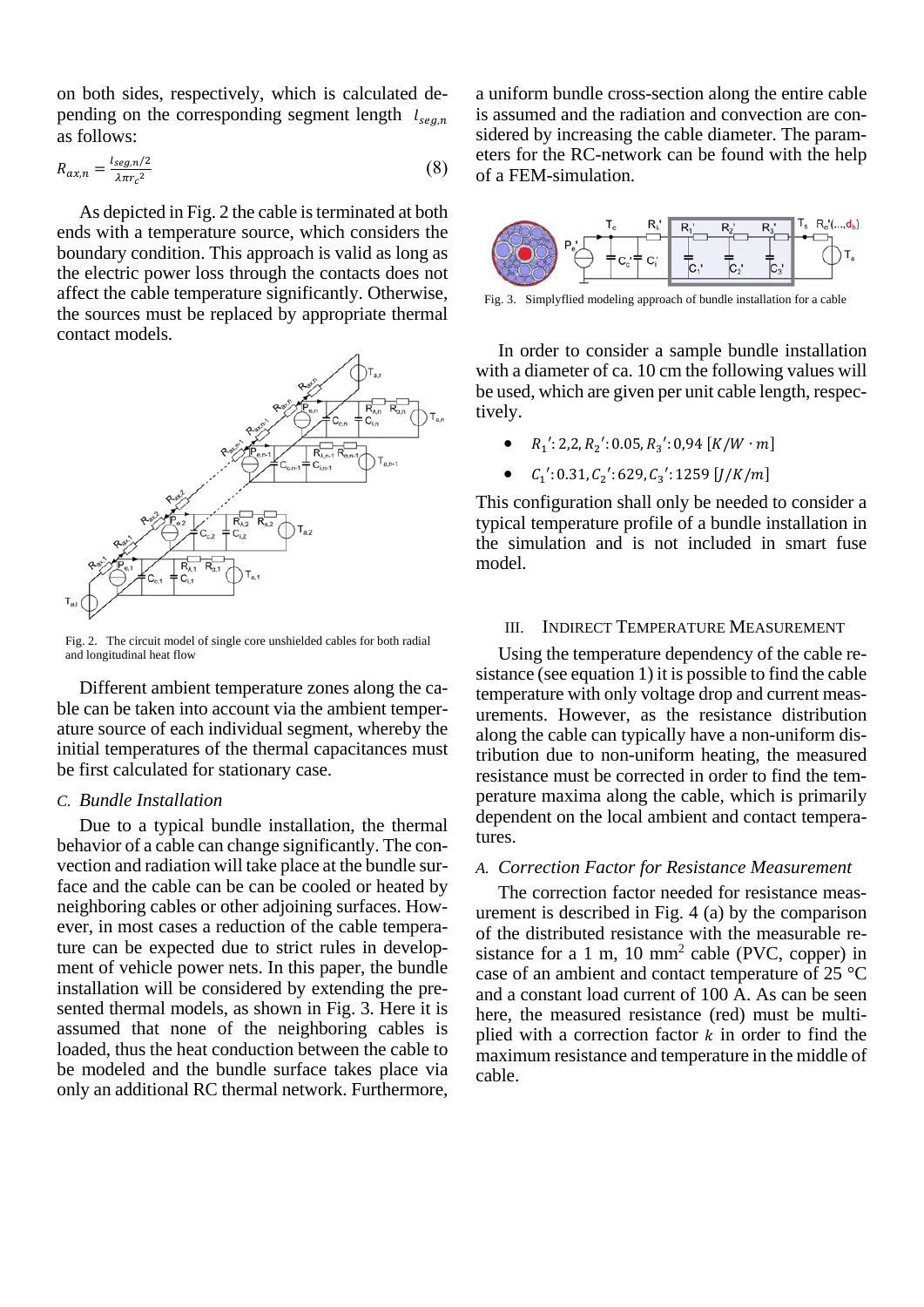

Fig. 4. Correction factor for the cable resistance measured between cable contacts (a) and its time dependency (b)

Fig. 4 (b) shows the change of  $k$  over time, where a maximum value of 1,05 (5 %) results for stationary case. Fig. 5 shows the influence of the different ambient temperature zones (a) on the resistance (b) for the same cable with the same load current for the stationary case. In Fig.  $5$  (b) the correction factors  $k$  are also given in the figure legends. First, it is assumed that the cable has a local temperature zone with 85°C in a section of about 1/3 of cable length and otherwise 25 °C. In this case, the temperature distribution no. 4 (red line) leads to the worst-case for the correction factor, 1,125. Only shifting the temperature zone and using a contact temperature of 85  $\degree$  C (blue line) leads to a maximum deviation of  $k$  by about 2 % compared to this worst-case, which would cause only  $5 - 7$  K deviation in the indirect measured temperature using the equation 1 with an  $\alpha_T$  for copper.



Fig. 5. Distribution of electrical resistance (b) (stationary case) for different ambient temperature zones (b)

By assuming that different ambient temperature zones may impact the distribution of the cable resistance, in a bundle in the same way as a single cable, the correction factor can be calculated using the thermal model parameterized by worst-case ambient and contact temperatures (see section II.B).

# *B. Required Measurement Accuracy*

Since in overload situations the load current is large, it is possible to measure the resulting voltage drop with higher accuracy as with normal operating currents. Fig. 6 (a) gives the temperature resolutions

versus the load currents with a voltage resolution of 1 mV, 5 mV and 10 mV for a 1 m,  $10 \text{ mm}^2$  copper cable. Here, an accuracy of  $\pm$  10 % of current measurement is also highlighted by colored areas for each voltage resolution. Due to the linear relationship between the change of conductor resistance  $(\Delta R)$  and conductor temperature  $(\Delta T)$ , a simple scaling of the temperature resolution for other cross sections or cable lengths is possible. For example, the measurement resolution will be doubled by the doubling of the cable length, the load current or by the halving the cross section. In Fig. 6 (b), the damage characteristic for this cable is shown in the case of PVC insulation for an ambient temperature of 25  $^{\circ}$ C (yellow) or 85  $^{\circ}$ C (red), where the minimum long-term damage current is 100 A for an ambient temperature 25 °C and 130 A for 85 °C. At these higher currents, a temperature resolution of less than 2 K under a voltage resolution of 1 mV is achievable. At 5 mV, an acceptable temperature resolution of ca. 7 K is still possible, which would halve for a cable length of 2 m or for a cross section of 4 mm<sup>2</sup>.



Fig. 6. Temperature resolution vs. load current at different voltage measurement accuracies (a) and damage characteristic (b) for a single 10 mm2 PVC air cooled cable

### IV. SMART FUSE MODEL

Fig. 7 shows schematically a possible structure of a smart fuse controller which can be derived from the analyses already made in the previous sections. It bases on temperature calculations made with a thermal cable model (a) and with the help of the indirect resistance measurement (b). It is assumed that a sufficiently accurate measurement of the voltage drop  $(\Delta U)$  and current (*I*) through the cable is available.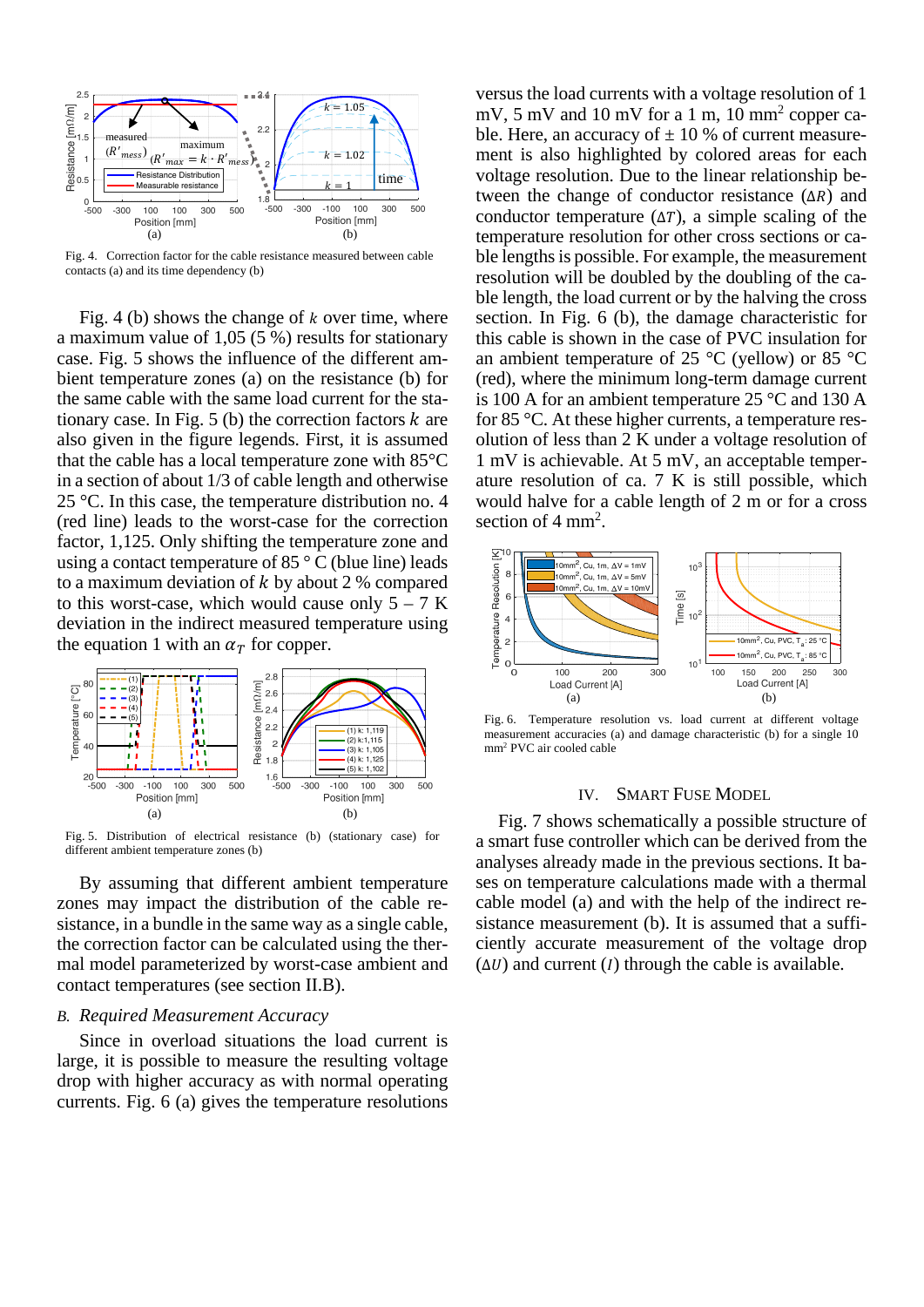

Fig. 7. Schematic structure of proposed smart fuse model (\* optional)

In default operating mode the smart fuse produces a tripping signal based only on the thermal model (a) considering predefined worst-case conditions in order to protect the cable from critical temperatures according to standards. In a second operating mode, the available load reserve of the cable can be better exploited through the estimation of the cable temperature via the measured cable resistance (b), where the correction factor  $k$  is provided by the thermal worstcase model (a). A continuous transition between the two operating modes can be achieved by a low-pass filtering (e) on the control signal, where the switching time is set via the parameter  $t_s$ . This is also needed if the load current decreases intermittently during overloading, which could temporarily lead to switch to the default operation mode (a) due to inaccurate measurement. The aging of the cable insulation can also be used as an additional tripping criterion by continuous monitoring of the cable life time (d) (see the next section). This function is especially necessary in emergency situations that may require temporary overloading of the cable. Switching to this operation mode may be initiated by a higher-level power network diagnosis.

#### *A. Tripping Conditions*

In contrast to the melting fuses, the tripping condition for smart fuses can be defined nearly arbitrarily. Since in the standards the permissible temperatures of typical insulation materials are already specified for given lifetime periods, these can be used as tripping criterion for smart fuses. For example, according to various standards, a PVC cable has a lifetime of 3000 hours in case it is continuously operated at 105 °C ( $T_{\text{3000h}}$ , long-term aging), whereas its lifetime will only last for 6 hours at 155 °C ( $T_{6h}$ , thermal overload). In most tripping cases, it is expected that the current is very high, such as in a short-circuit sit-

uation, and thus the tripping time should follow instantaneously. Therefore, it is reasonable to use the thermal overload temperature  $T_{6h}$  as the main tripping criterion of smart fuses. However, in contrast to the melting fuses, which are typically fast-acting, especially at higher currents, compared with cables to be protected, smart fuses will track the cable temperature and trip with a similar time constant as the cable. Therefore, the smart fuse must consider the cable aging as an additional tripping condition. For the spent lifetime of a cable a modified Arrhenius-Equation can be used, as shown in equation 9, where  $A$  and  $b$  are insulation material-dependent constants,  $k$  is the aging speed e.g. in  $[1/h]$  and T is the temperature in Kelvin [7].

$$
k = Ae^{(-\frac{b}{T})}
$$
 (9)

If assumed that the aging process of the cable insulation under a given constant temperature is linear, the spent lifetime can be calculated for any temperature profile by integration over the aging speed according to equation 10.

$$
LT_{spent} = \int Ae^{(-\frac{b}{T(t)})} dt
$$
 (10)

As already shown in Fig. 7 (d) the smart fuse monitors the used life time permanently and can also output the remaining life time as "State of Health"  $(SoH)$ of the cable in percent via  $100 \cdot (1 - LT_{used})$ .

### *B. Application Example*

The proposed smart fuse approach shall be presented in the following with the help of a simulation example. The chosen setup consists of a safety-relevant electric device with a constant load current of 40 A, a melting fuse (MAXI50) and a 1 m PVC copper cable with 6 mm² cross-section, complying the dimensioning rules in the automotive standard VW-60306. The consumer shall be located in the engine compartment so that a local ambient temperature up to 85 °C and a contact temperature up to 40 °C for both cable ends are possible. It is assumed that the consumer has been operated first with a constant current of 40 A and suddenly a malfunction requires a short-time overload current of 70 A. The current profile (a) and the resulting temperature response of the melting fuse (b) for the simulation is shown in Fig. 8. As can be seen here, the melting fuse will trip ca. 90 s after the current is increased from 40 A to 70 A (model for melting fuse according to [8]).